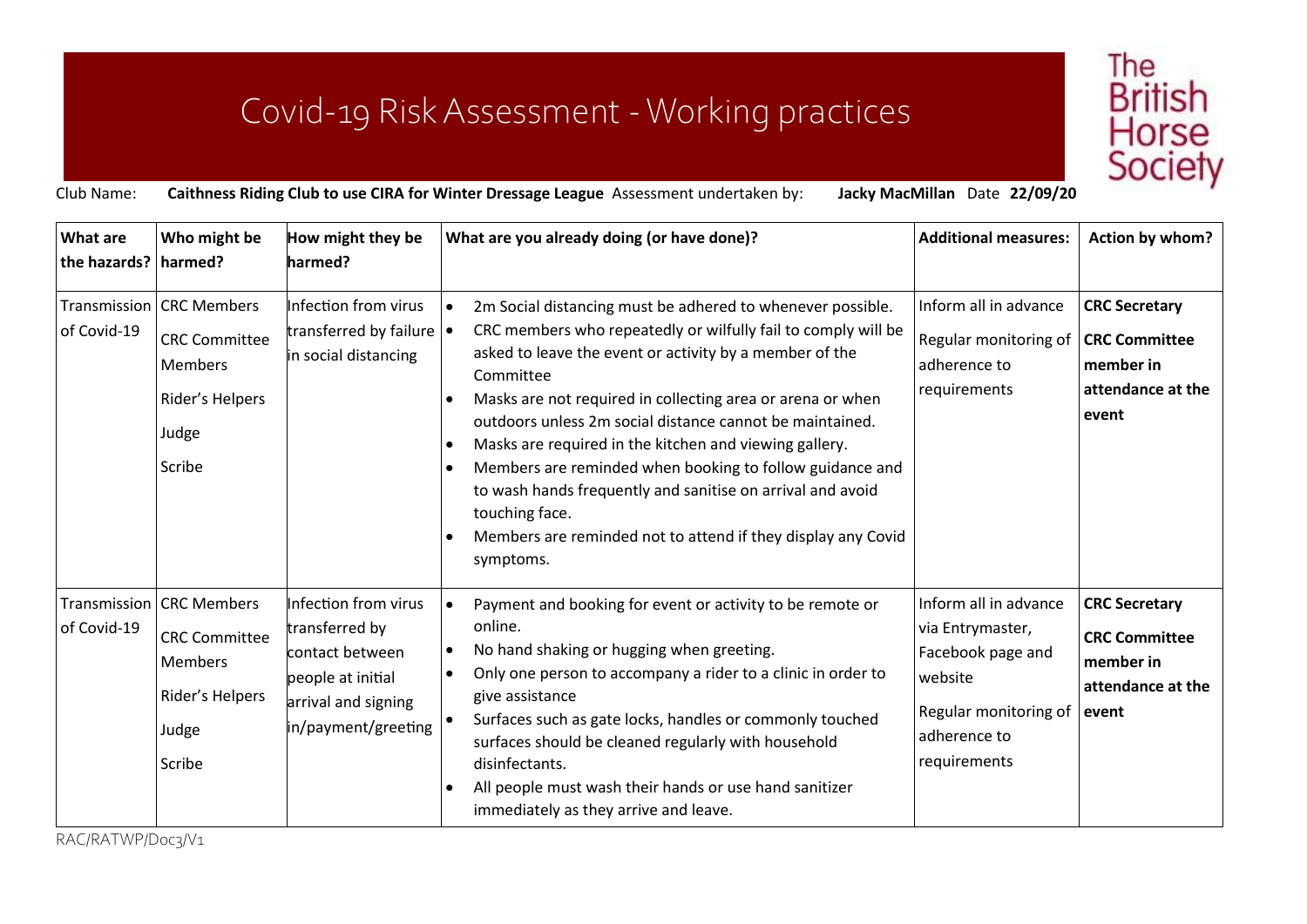|                                   |                                                                                                          |                                                                                                                       | Horses must be tacked up at lorries or trailers not in the<br>$\bullet$<br>collecting area<br>Horses must not be left tied in the collecting area<br>$\bullet$<br>Vehicles must be parked at least 3 metres apart<br>CRC members who repeatedly or wilfully fail to comply will be<br>$\bullet$<br>asked to leave the event or activity by a member of the<br>Committee                                                                                                     |                                                                                                                                    |                                                                                         |
|-----------------------------------|----------------------------------------------------------------------------------------------------------|-----------------------------------------------------------------------------------------------------------------------|-----------------------------------------------------------------------------------------------------------------------------------------------------------------------------------------------------------------------------------------------------------------------------------------------------------------------------------------------------------------------------------------------------------------------------------------------------------------------------|------------------------------------------------------------------------------------------------------------------------------------|-----------------------------------------------------------------------------------------|
| Transmission<br>of Covid-19       | <b>CRC Members</b><br><b>CRC Committee</b><br><b>Members</b><br>Rider's Helpers<br>Judge<br>Scribe       | Infection from virus<br>transferred by<br>contact between<br>people in Toilets                                        | Only one person to be present in the toilet area at a time<br>Use signs and notices to remind users to wash hands regularly<br>$\bullet$<br>and avoid touching their face.                                                                                                                                                                                                                                                                                                  | Inform all in advance<br>via Entrymaster,<br>Facebook page and<br>website<br>Regular monitoring of<br>adherence to<br>requirements | <b>CRC Secretary</b><br><b>CRC Committee</b><br>member in<br>attendance at the<br>event |
| Transmission Judge<br>of Covid-19 | Scribe                                                                                                   | Infection from virus<br>transferred by<br>contact between<br>judge and scribe and<br>committee members<br>or stewards | Judge to score tests in car, scribe to write for judge in car if<br>$\bullet$<br>member of judge's household<br>Judge and scribe score tests from seats placed two metres<br>$\bullet$<br>apart<br>Use the minimum amount of shared items such as clipboards,<br>pens etc.                                                                                                                                                                                                  |                                                                                                                                    |                                                                                         |
| of Covid-19                       | Transmission CRC Members<br><b>CRC Committee</b><br><b>Members</b><br>Rider's Helpers<br>Judge<br>Scribe | Infection from virus<br>transferred by<br>contact between<br>people when<br>administering first<br>aid.               | Normal first aid hygiene and contamination control practices<br>should be followed.<br>Where it is not possible to maintain a 2 metre or more<br>distance away from an individual, disposable gloves are<br>recommended.<br>Disposable gloves should be worn if physical contact is likely to<br>be made with potentially contaminated areas or items.<br>A mask may be worn of there is a risk of contact from droplets<br>being coughed from an individual being treated. |                                                                                                                                    |                                                                                         |

RAC/RATWP/Doc3/V1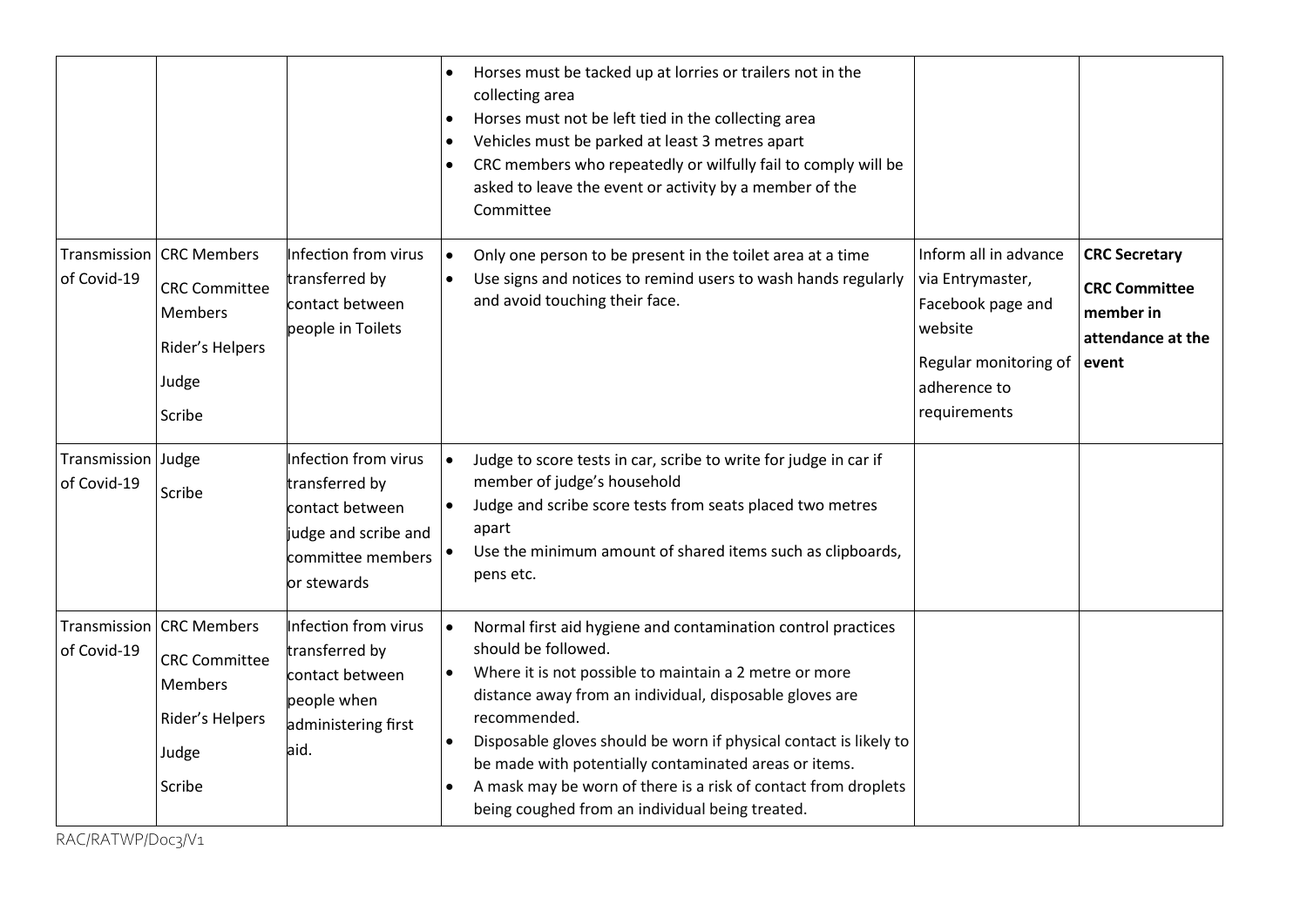| Transmission                | <b>CRC Members</b>                                                           | Infection from virus                                                      | Clean your hands thoroughly with soap and water or alcohol<br>sanitiser before putting on and after taking off PPE.<br>It is recommended to avoid mouth to mouth breaths to a non-<br>breathing adult casualty, only administer chest compressions.<br>In a child chest only compressions are unlikely to be<br>successful, hence mouth to month breathing may be required<br>a face shield should be worn if available.<br>Good hygiene should be followed when administering first aid.<br>$\bullet$<br>Updated first aid guidelines to be followed when providing<br>resuscitation to a casualty.<br>Should you have given mouth-to-mouth ventilation there are<br>no additional actions to be taken other than to monitor<br>yourself for symptoms of possible COVID-19 over the following<br>14 days.<br>Note that Coronavirus is a mild disease in most people, but a casualty<br>who is not breathing or their heart has stopped is definitely going to die,<br>hence the risk should be balanced<br>The kitchen and viewing gallery areas are restricted to CRC<br>$\bullet$ | Inform all in advance                                                                                     | <b>CRC Secretary</b>                                            |
|-----------------------------|------------------------------------------------------------------------------|---------------------------------------------------------------------------|--------------------------------------------------------------------------------------------------------------------------------------------------------------------------------------------------------------------------------------------------------------------------------------------------------------------------------------------------------------------------------------------------------------------------------------------------------------------------------------------------------------------------------------------------------------------------------------------------------------------------------------------------------------------------------------------------------------------------------------------------------------------------------------------------------------------------------------------------------------------------------------------------------------------------------------------------------------------------------------------------------------------------------------------------------------------------------------|-----------------------------------------------------------------------------------------------------------|-----------------------------------------------------------------|
| of Covid-19                 | <b>CRC Committee</b><br><b>Members</b><br>Rider's Helpers<br>Judge<br>Scribe | transferred by<br>contact between<br>people in kitchens/<br>/social areas | Committee members. Due to the size of the area only one<br>person to use the kitchen at a time<br>CRC Members and their helpers will be reminded that the<br>kitchen and viewing gallery areas are not available<br>Social distancing will be observed in the viewing Gallery<br>$\bullet$<br>Masks should be worn in the Viewing Gallery<br>$\bullet$<br>CRC members who repeatedly or wilfully fail to comply will be<br>$\bullet$<br>asked to leave the event or activity by a member of the<br>Committee                                                                                                                                                                                                                                                                                                                                                                                                                                                                                                                                                                         | via Entrymaster,<br>Facebook page and<br>website<br>Regular monitoring of<br>adherence to<br>requirements | <b>CRC Committee</b><br>member in<br>attendance at the<br>event |
| Transmission<br>of Covid-19 | <b>CRC</b> Members<br><b>CRC Committee</b><br><b>Members</b>                 | Infection from virus<br>transferred by<br>contact between                 | No more than 4 riders should be in the outdoor warm up<br>arena at any time                                                                                                                                                                                                                                                                                                                                                                                                                                                                                                                                                                                                                                                                                                                                                                                                                                                                                                                                                                                                          | Inform all in advance<br>via Entrymaster,<br>Facebook page and                                            | <b>CRC Secretary</b><br><b>CRC Committee</b><br>member in       |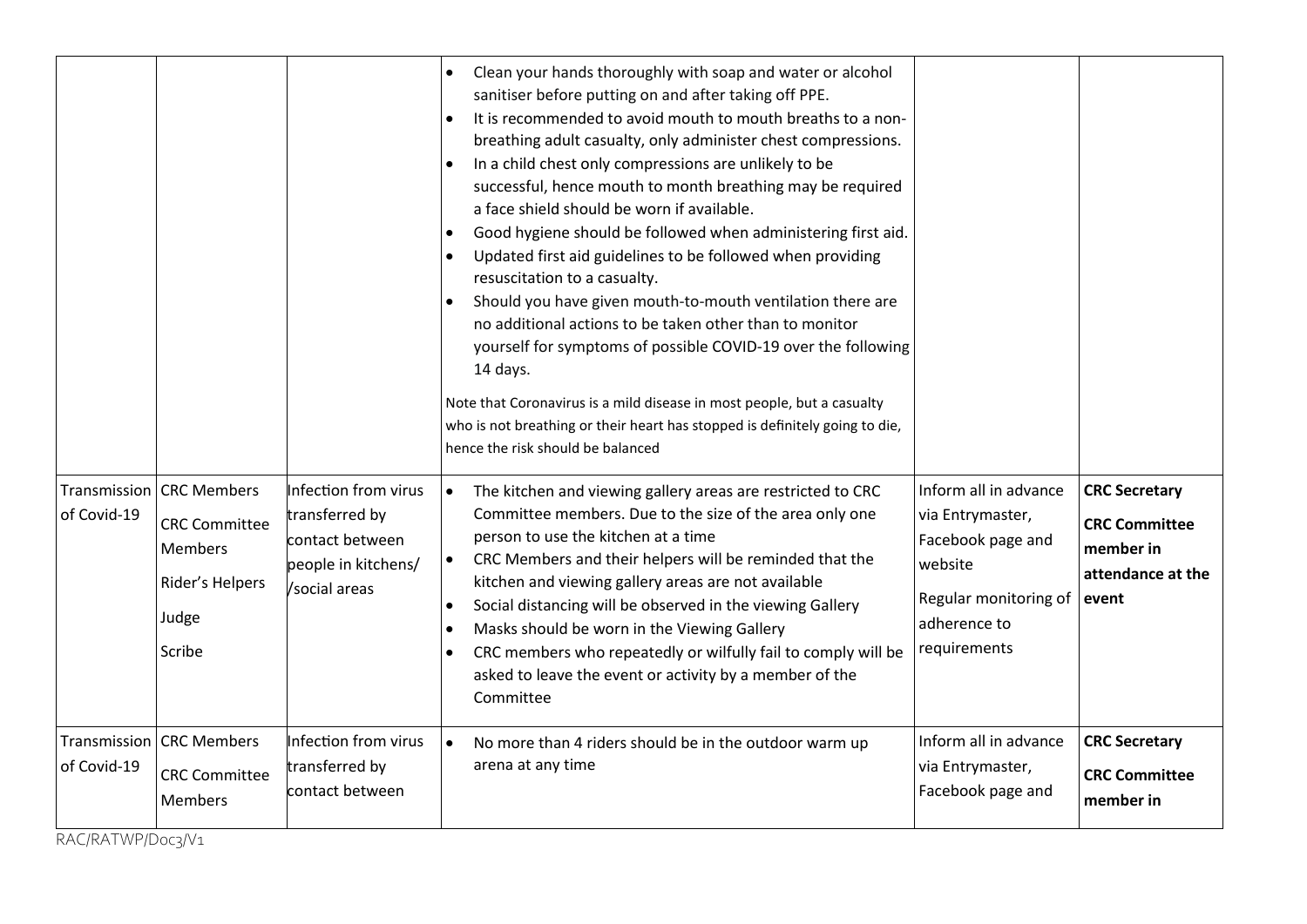|                             | Rider's Helpers<br>Judge<br>Scribe         | people during<br>dressage competition | $\bullet$                           | Committee member stewarding the warmup arena and<br>checking tack will open the gate and allow riders in when a<br>space becomes available - one out, one in.<br>Entrance and Exit to the warm up outdoor arena by first gate<br>and exit by the second gate.<br>Once called to the collecting area, riders should enter by the<br>main door.                                                                                                                                                                                                                                      | website<br>Regular monitoring of<br>adherence to<br>requirements | attendance at the<br>event        |
|-----------------------------|--------------------------------------------|---------------------------------------|-------------------------------------|------------------------------------------------------------------------------------------------------------------------------------------------------------------------------------------------------------------------------------------------------------------------------------------------------------------------------------------------------------------------------------------------------------------------------------------------------------------------------------------------------------------------------------------------------------------------------------|------------------------------------------------------------------|-----------------------------------|
|                             |                                            |                                       | $\bullet$<br>$\bullet$              | Only one rider waiting in the collecting area<br>Once test is complete riders should exit by the bottom gate<br>and the door opposite.<br>Lead rein riders, should be accompanied by a parent/helper<br>Other people in the arena to be restricted to a test caller and<br>committee member.<br>Riders should leave the collecting ring and return to their<br>trailer after riding their test.                                                                                                                                                                                    |                                                                  |                                   |
|                             |                                            |                                       | $\bullet$<br>$\bullet$<br>$\bullet$ | After riding their second test riders should leave the venue as<br>soon as possible.<br>No spectators permitted in the indoor area.<br>A test caller is permitted in the indoor area.<br>Riders will not be able to collect their scored test on the day.<br>Results will be posted online and tests emailed to riders within<br>two days of the event.<br>The numbers of attendees at an event must be kept to a<br>number where social distancing can take place effectively.<br>Use signs and notices to remind users to wash hands regularly<br>and avoid touching their face. |                                                                  |                                   |
|                             | Coaches                                    | nfection from virus                   | $\bullet$<br>$\bullet$              | Use the minimum amount of shared equipment.<br>No hand shaking or hugging when greeting.<br>Use the minimum amount of shared items such as clipboards,                                                                                                                                                                                                                                                                                                                                                                                                                             | Inform all in advance                                            | <b>CRC Secretary</b>              |
| Transmission<br>of Covid-19 | <b>CRC Members</b><br><b>CRC Committee</b> | transferred by<br>contact between     |                                     | pens etc.<br>Only one person to move or assemble equipment.                                                                                                                                                                                                                                                                                                                                                                                                                                                                                                                        | via Entrymaster,<br>Facebook page and                            | <b>CRC Committee</b><br>member in |

RAC/RATWP/Doc3/V1